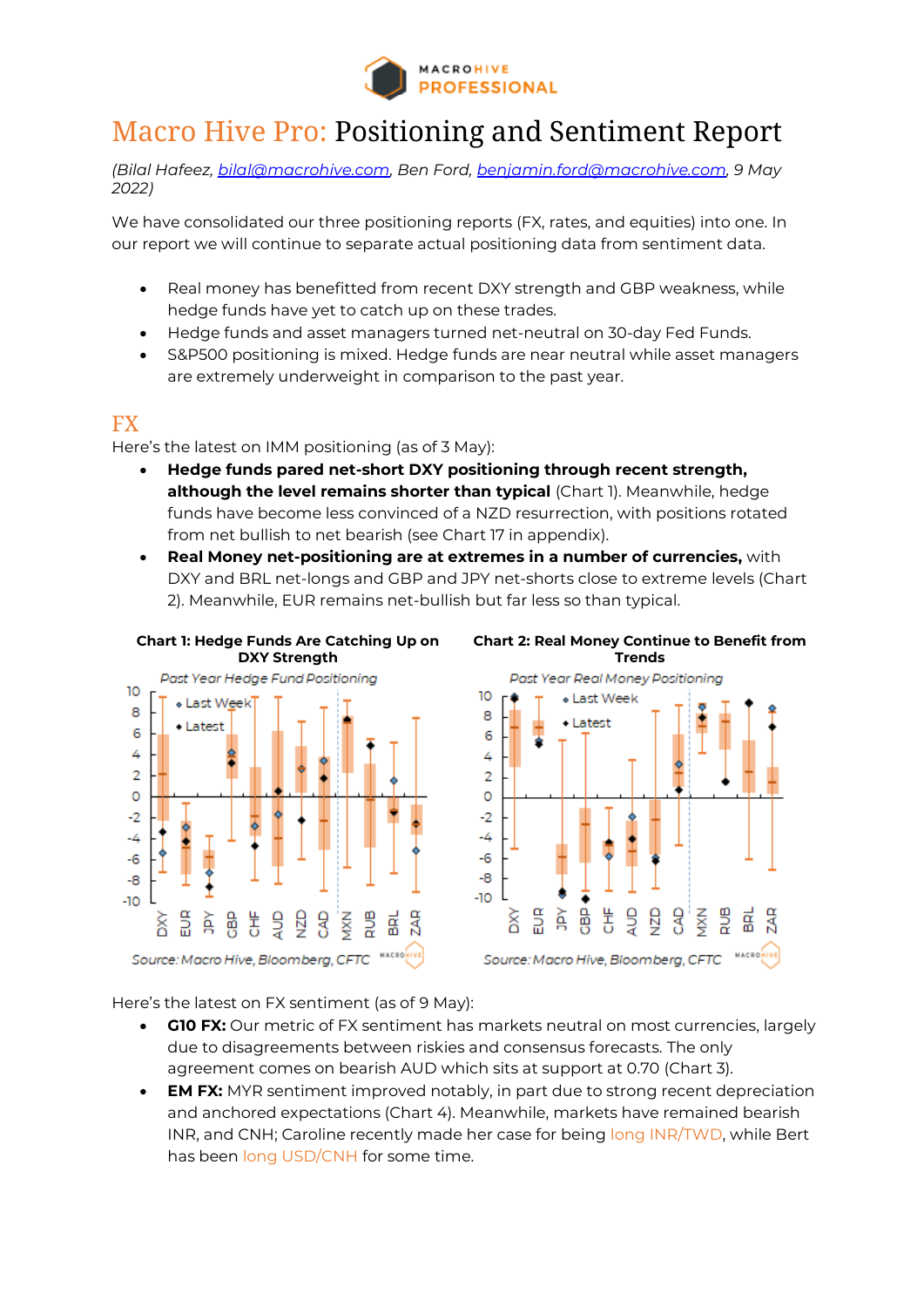

### **Chart 3: AUD Downside May Have Further to Go**



### Rates

Here's the latest on IMM positioning (as of 3 May):

- **Hedge funds pulled back their 30-day Fed Funds (FF) net-longs** from extreme levels (Chart 5). At the same time, Ultra 10-year T-Note positioning now sits neutral, longs have been reducing since November (see: Chart 38 in appendix).
- **Asset managers extended their extreme 10-year T-Note and Eurodollar netlongs (Chart 6).** Meanwhile, 30-day FF net-shorts turned neutral and Eurodollar shorts continued to reduce (see: Charts 49 and 50 in appendix).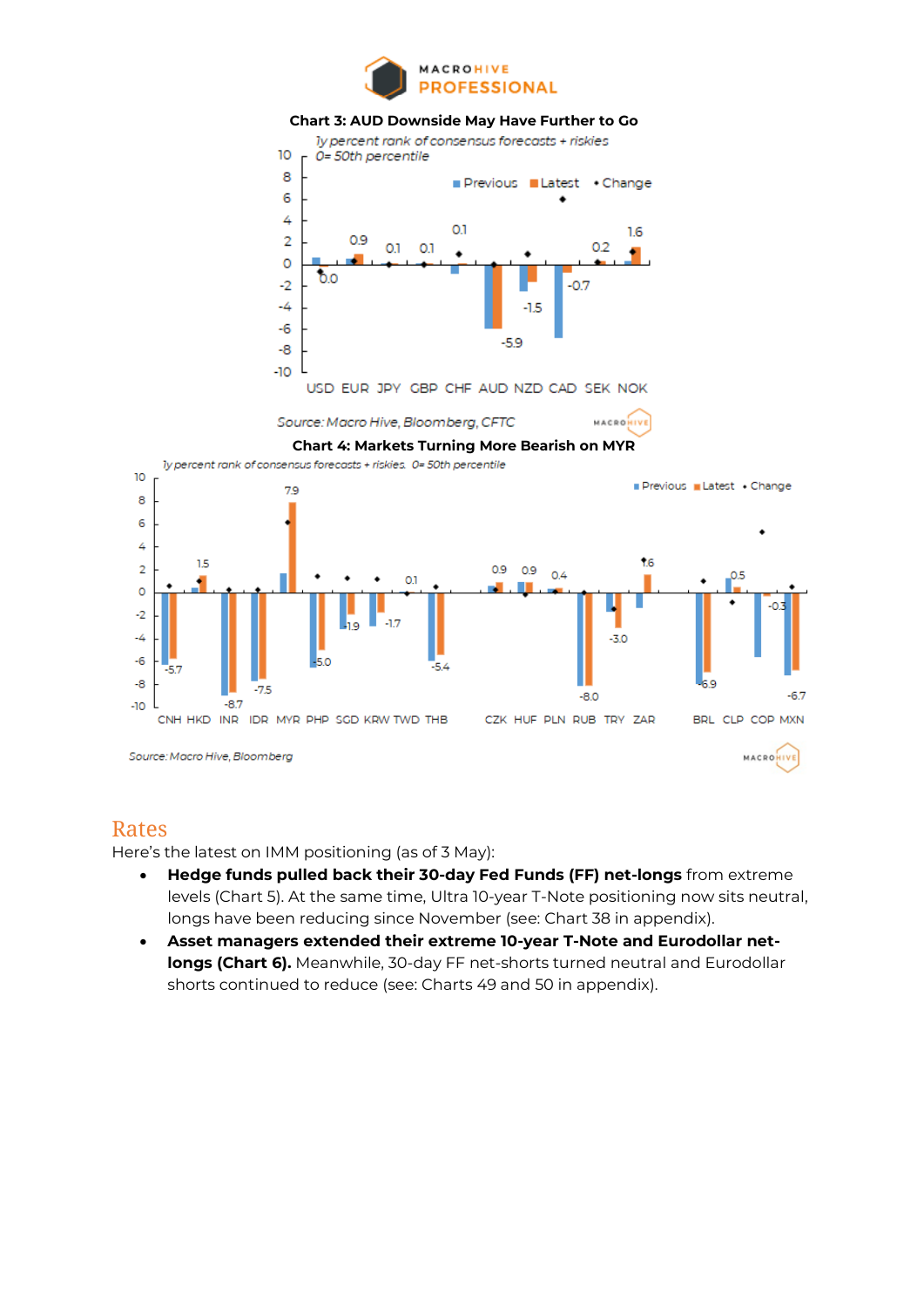

**Chart 5: Hedge Funds Neutral on 30-Day Fed Funds**



Source: Macro Hive, Bloomberg, CFTC







## **Equities**

Here's the latest IMM positioning (as of 3 May):

- **\$5.9bn has flowed out of equities over the past week** with \$20.0bn having flowed out since the start of April (see: appendix Chart 51).
- **Hedge funds have reduced S&P500 shorts** and are now nearing neutral (Chart 7). Elsewhere, MSCI EM net-shorts have been cut back from near extremes.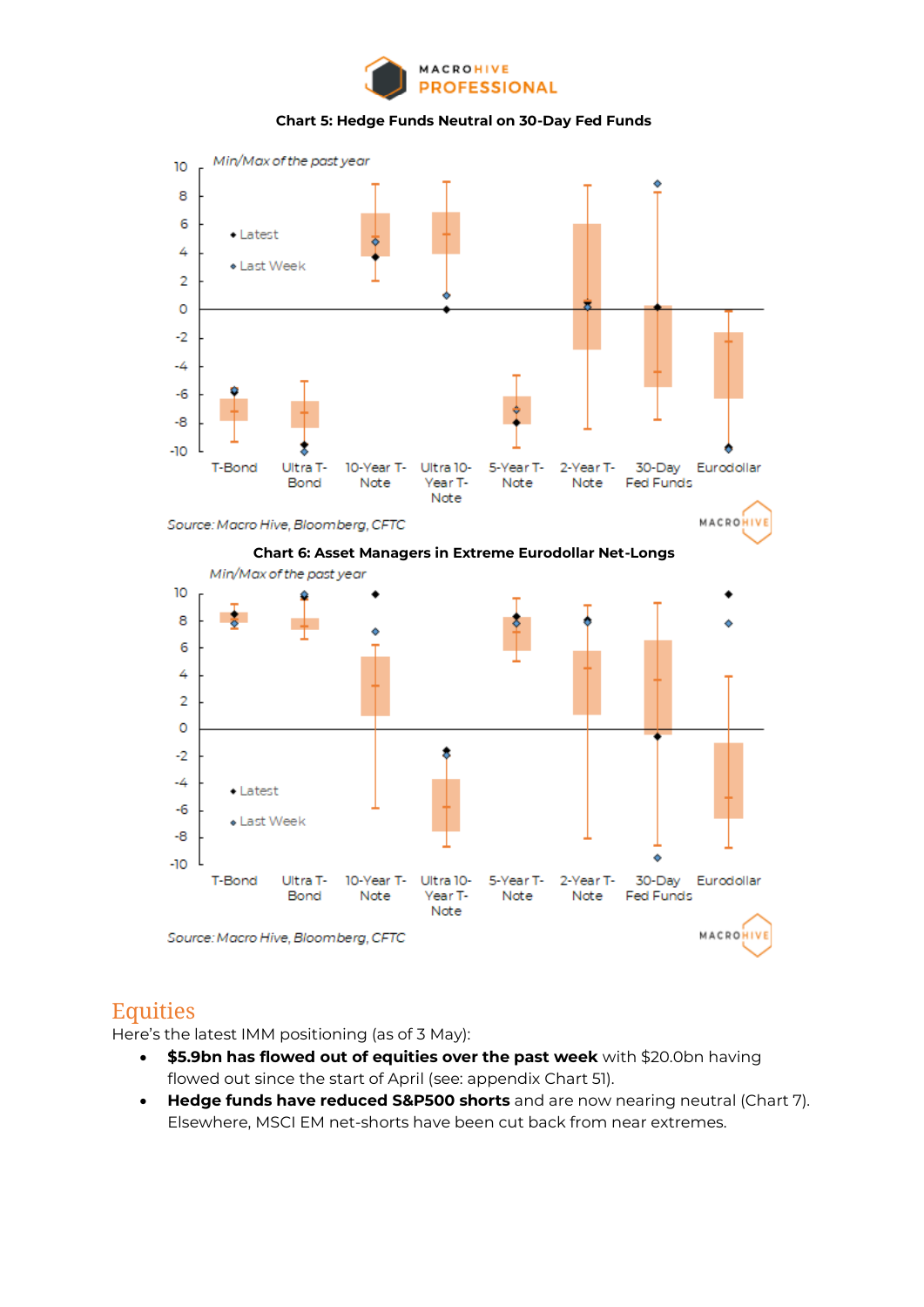

• **Real money positioning is at extreme net-short levels in the Russell 2000** and extreme net-long levels in the Nikkei (Chart 8). S&P500 net-longs are meanwhile significantly below typical levels of the last five years.



Here's the latest equity sentiment (as of 9 May):

- **Option skew remained near recent extremes** of 0.72, having climbed from 0.5 three weeks prior (Chart 9). Meanwhile, the survey-based short-term investor optimism (AAII), as of 5 May, had retreated to -26%, it was previously at the lowest levels since March 2009 (-43%) (Chart 10).
- **Corporate spreads continued widening** with the US HY CDX now 18.6bps wider and the Euro HY iTraxx 34.6bps wider (see appendix: Charts 53 and 54).





### **Chart 9: Option Skew is Trending Higher Chart 10: Investors Still Extremely Bearish on Equities**

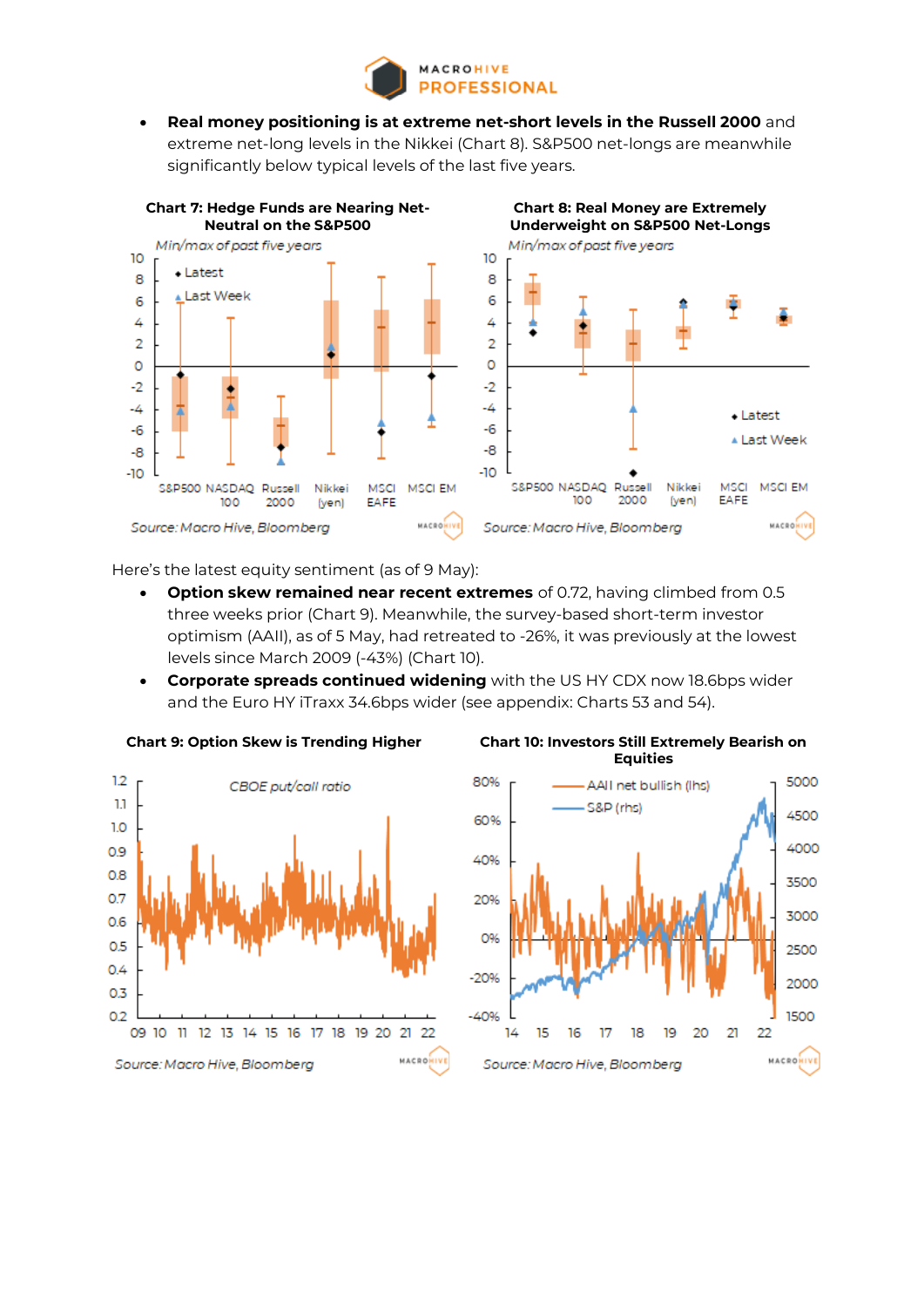

# Appendix: FX Charts<br>Chart 11: IMM Hedge Fund DXY Positioning



Chart 13: IMM Hedge Fund JPY Positioning



Chart 15: IMM Hedge Fund CHF Positioning









Chart 14: IMM Hedge Fund GBP Positioning



Chart 16: IMM Hedge Fund AUD Positioning



Chart 18: IMM Hedge Fund CAD Positioning

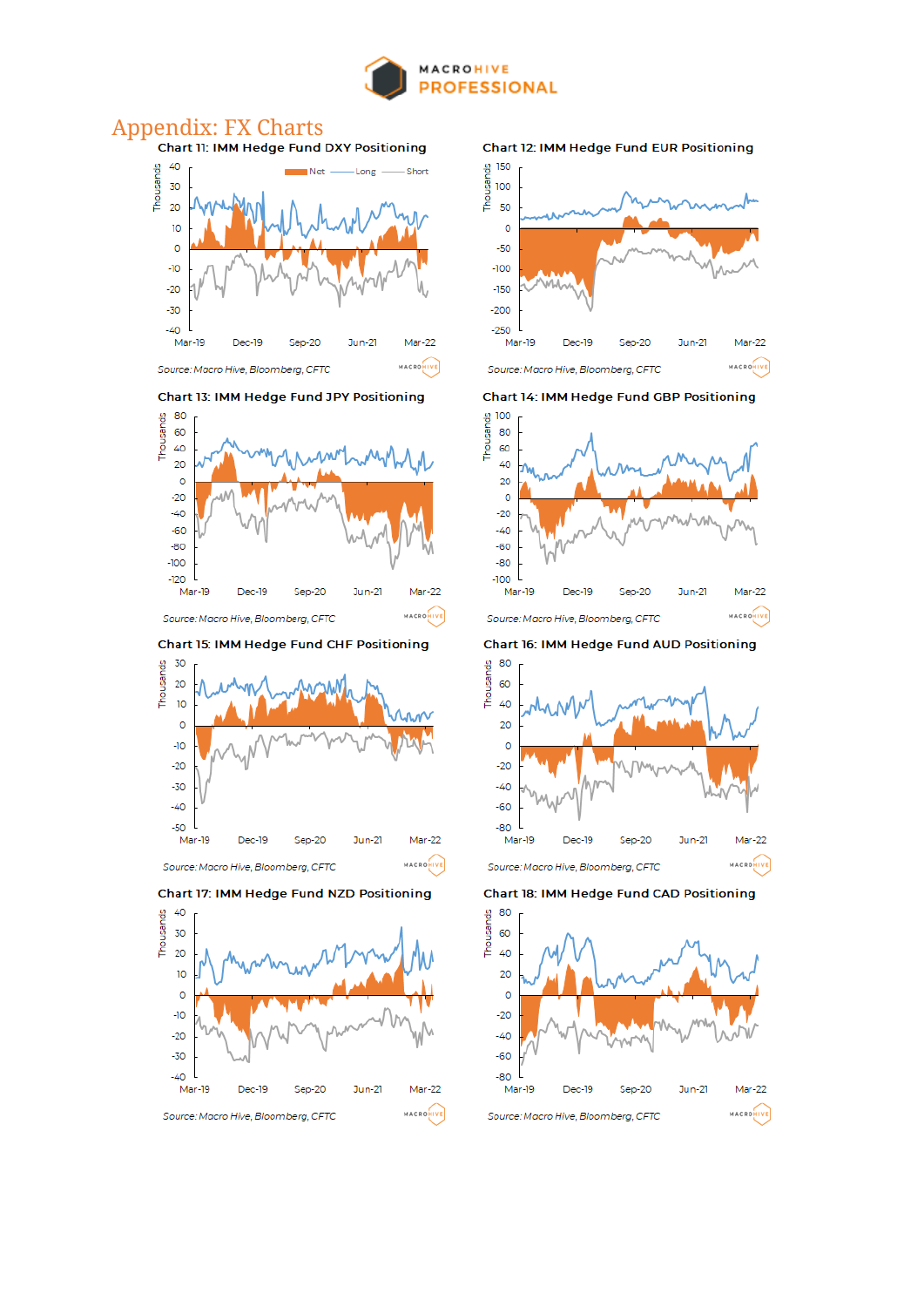





**Chart 21: IMM Hedge Fund BRL Positioning** 







Chart 23: IMM Real Money DXY Positioning







**Chart 24: IMM Real Money EUR Positioning** 



**Chart 26: IMM Real Money GBP Positioning** 



**Chart 20: IMM Hedge Fund RUB Positioning**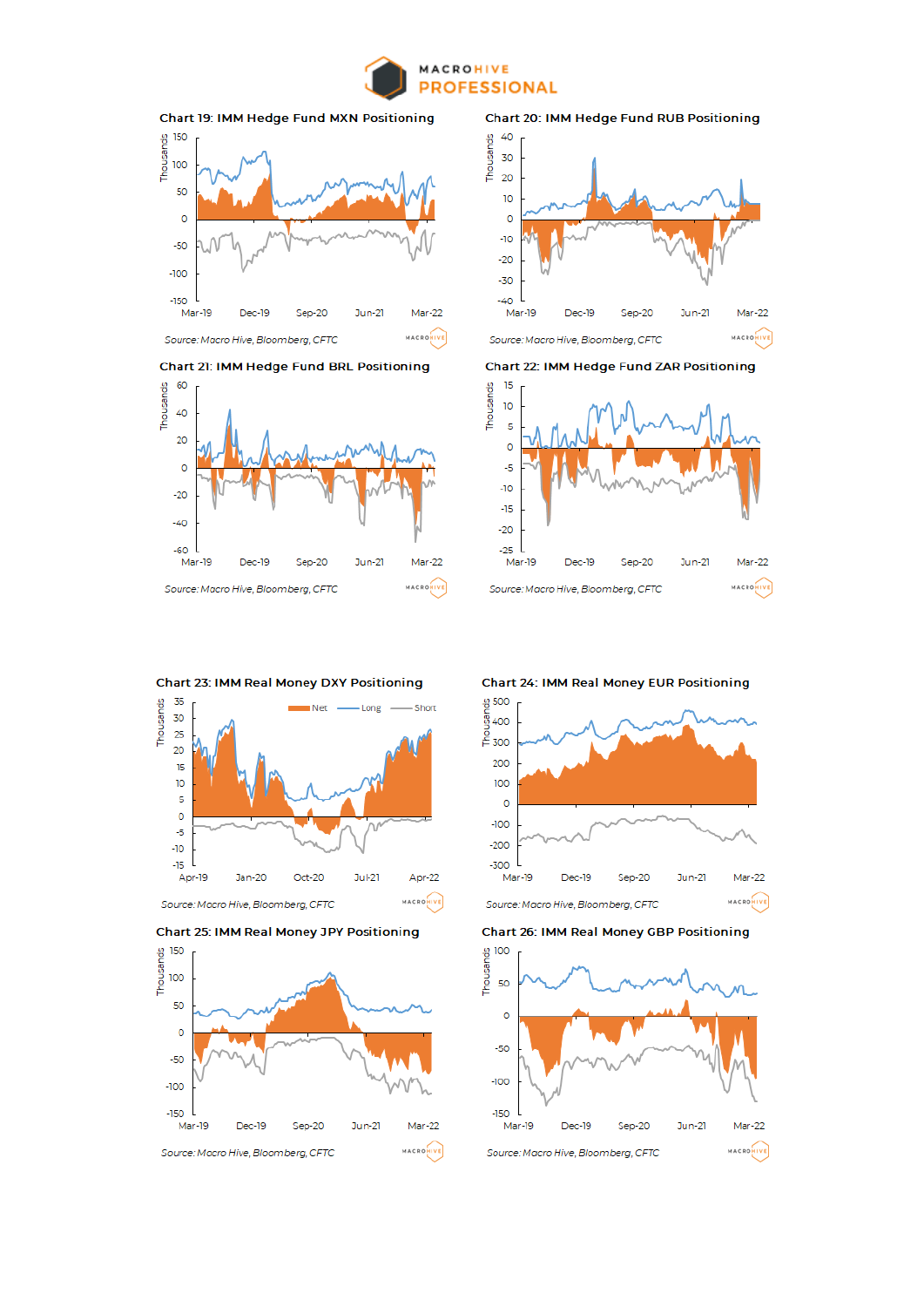



MACROMIVE Source: Macro Hive, Bloomberg, CFTC

**Chart 29: IMM Real Money NZD Positioning** 



**Chart 31: IMM Real Money MXN Positioning** 







**Chart 28: IMM Real Money AUD Positioning** 



**Chart 30: IMM Real Money CAD Positioning** 



**Chart 32: IMM Real Money RUB Positioning** 



**Chart 34: IMM Real Money ZAR Positioning** 

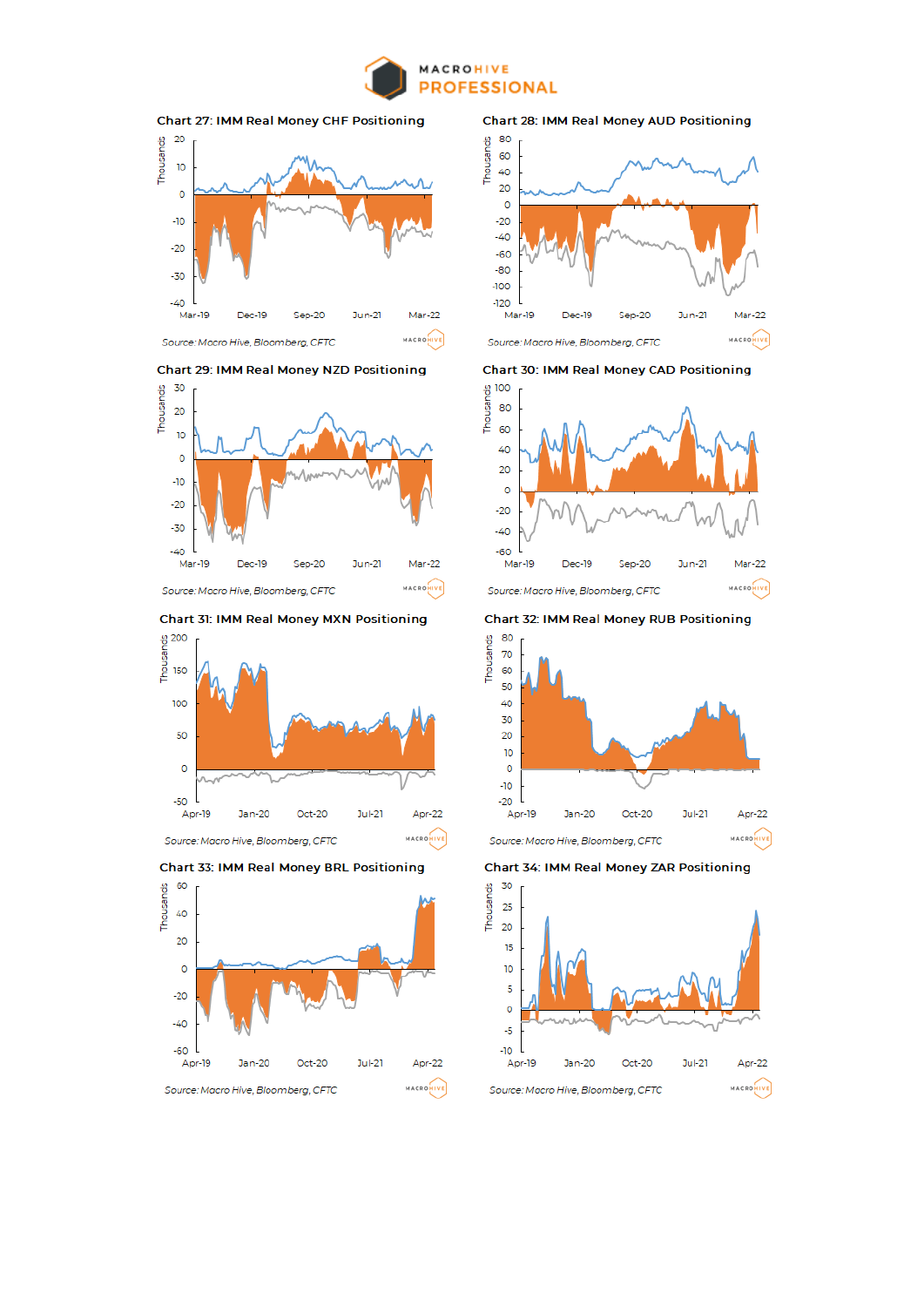

# Appendix: Rates Charts<br>Chart 35: IMM HF T-Bond Positioning



Chart 37: IMM HF 10Y T-Note Positioning



Chart 39: IMM HF 5Y T-Note Positioning







**Chart 36: IMM HF Ultra T-Bond Positioning** 



#### Chart 38: IMM HF Ultra 10Y T-Note Positioning



Chart 40: IMM HF 2Y T-Note Positioning



**Chart 42: IMM HF Eurodollar Positioning** 

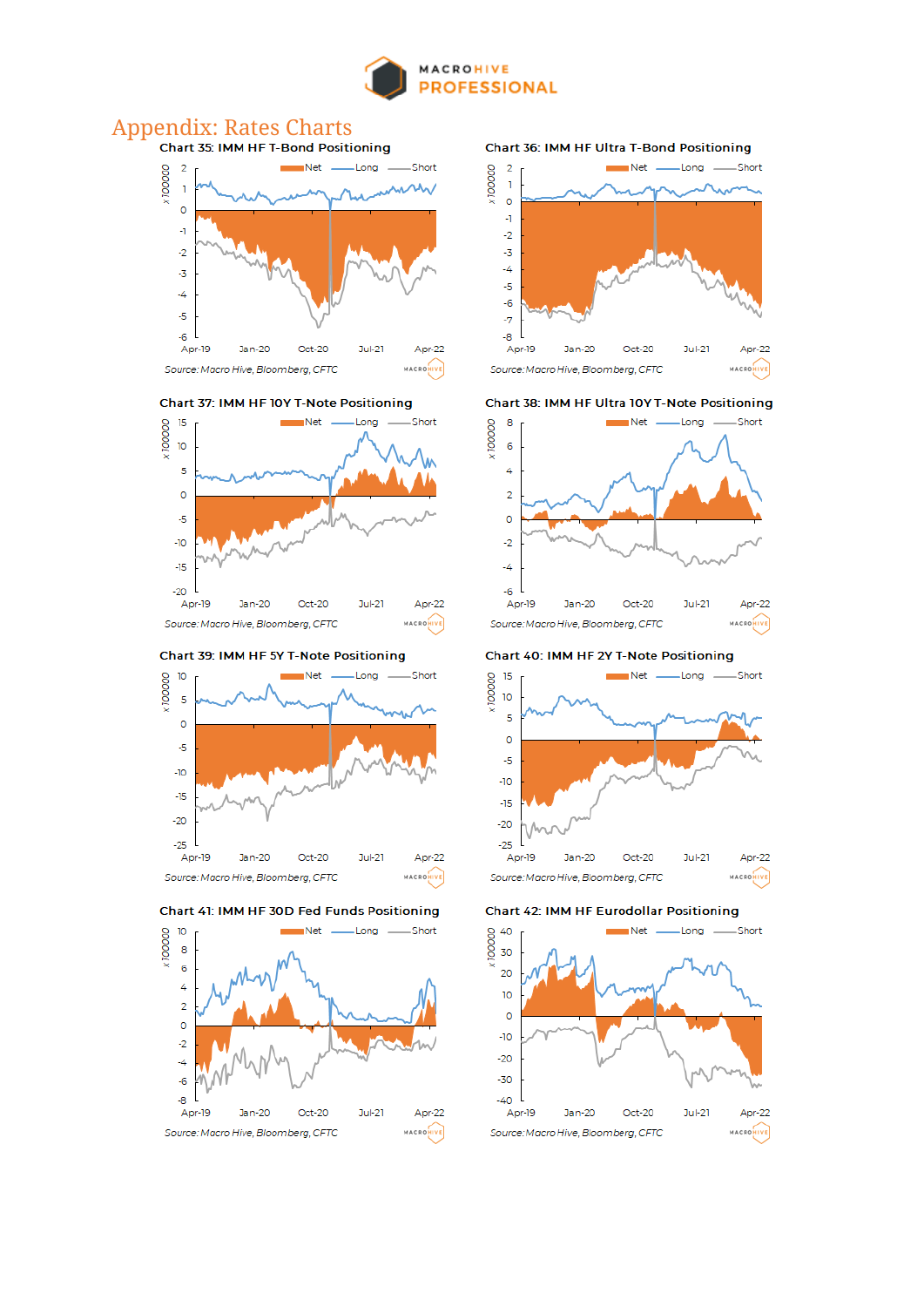





Chart 45: IMM RM 10Y T-Note Positioning



Chart 47: IMM RM 5Y T-Note Positioning



Chart 49: IMM RM 30D Fed Funds Positioning



**Chart 44: IMM RM Ultra T-Bond Positioning** 



#### Chart 46: IMM RM Ultra 10Y T-Note Positioning



### Chart 48: IMM RM 2Y T-Note Positioning



#### **Chart 50: IMM RM Eurodollar Positioning**